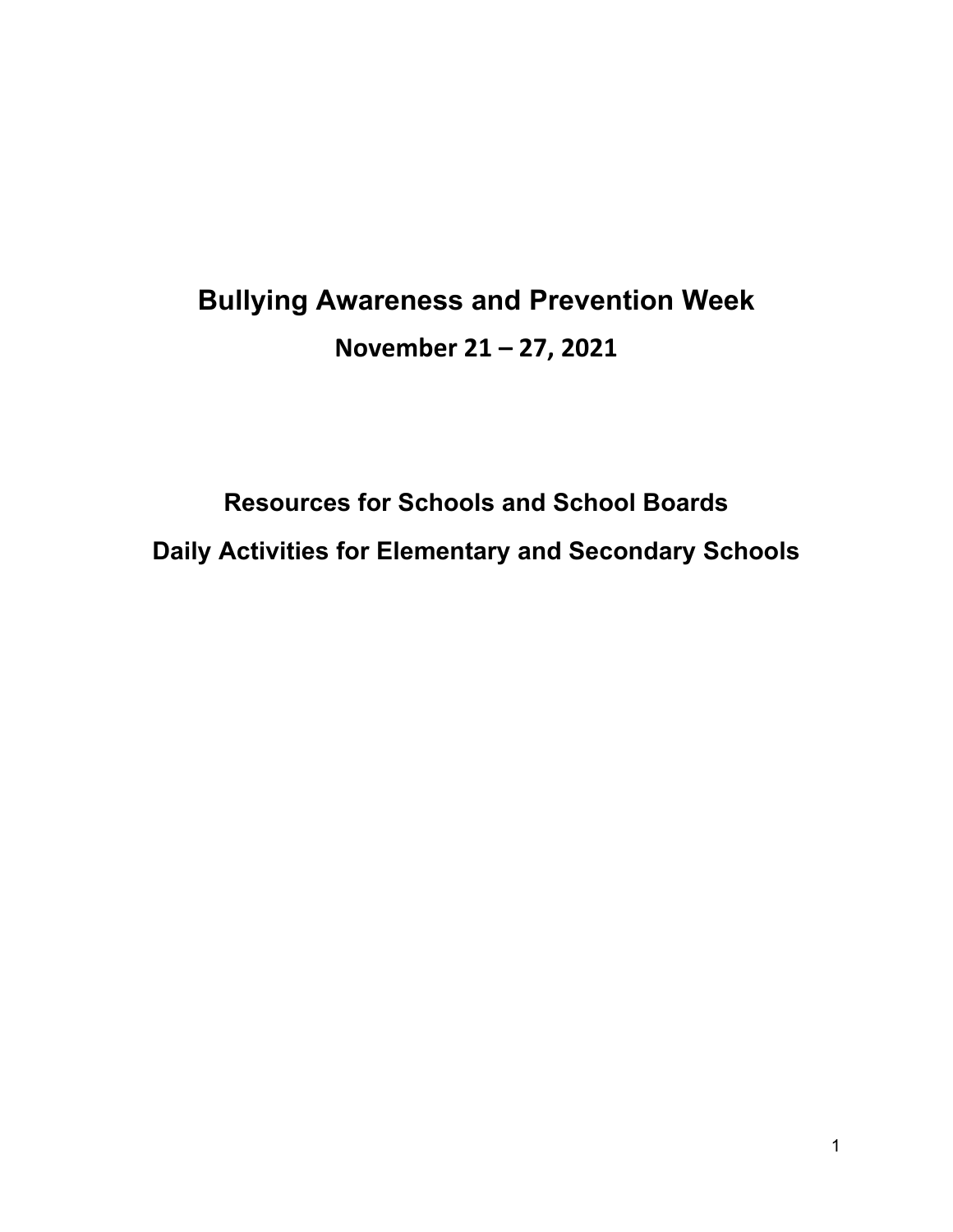## **Bullying Awareness and Prevention Week 2021**

A safe and accepting learning environment is essential for student achievement and well-being. This is why we strive to ensure our schools are inclusive and are physically, culturally, and emotionally safe and free from bullying, violence, harassment, and discrimination.

Ontario has designated the week beginning on the third Sunday of November as Bullying Awareness and Prevention Week to help promote safe schools and a positive learning environment.

During Bullying Awareness and Prevention Week – November 21-27, 2021 – Ontario students, school staff and parents are encouraged to learn more about bullying, including cyberbullying and their effects on student learning and well-being.

As students may be engaging with their peers more frequently in an online learning environment, it is especially important to ensure parents, guardians, and students are aware of bullying and cyberbullying.

Bullying Awareness and Prevention Week enables schools to promote positive change in student learning, achievement, and well-being for a safer learning environment, which is essential to student success. This week is an opportunity to increase awareness of the available tools and resources.

Everyone has a responsibility to stop bullying. We encourage everyone – students, parents and guardians, educators – to get involved with bullying prevention. To assist in this effort, these are some themes that can be focused on each day during this week:

- Bullying and Cyberbullying: Raising Awareness
- Engaging the Whole School
- Engaging Students
- Engaging Parents, Guardians or Caregivers
- Educator/School Staff Resources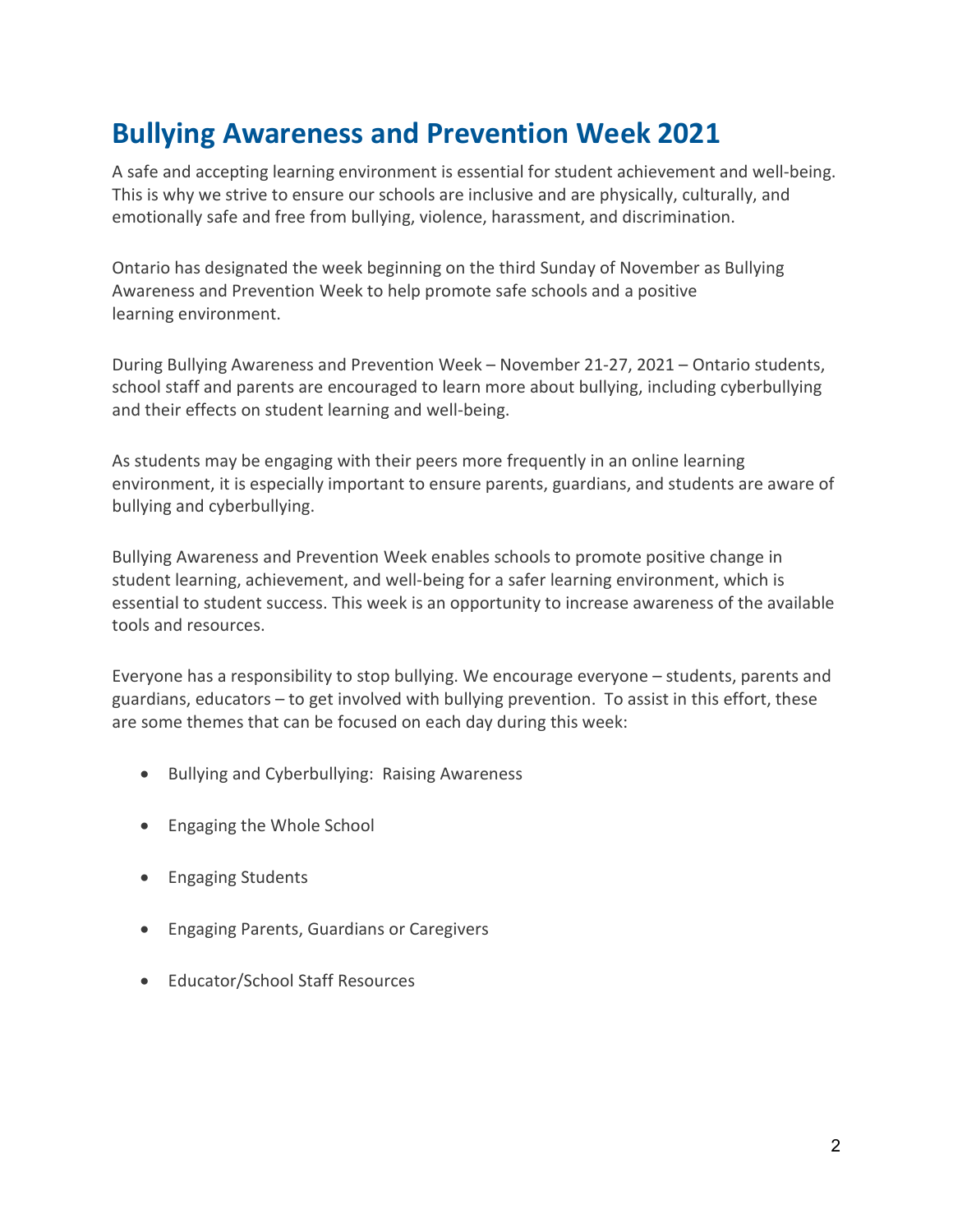#### **Bullying and Cyberbullying: Raising awareness**

Sharing information is a great way to bring the school community together. Here's a sample list of available resources.

| <b>Elementary and Secondary</b>                                                                                                  |                                                                                                                                                                                                                                                                        |
|----------------------------------------------------------------------------------------------------------------------------------|------------------------------------------------------------------------------------------------------------------------------------------------------------------------------------------------------------------------------------------------------------------------|
| Kids Help Phone                                                                                                                  | Includes descriptions of discriminatory                                                                                                                                                                                                                                |
| <b>What is Bullying</b>                                                                                                          | bullying, cyberbullying, and social bullying.                                                                                                                                                                                                                          |
| PREVNet<br>1) Bullying: Facts and Solutions<br>2) Types of Bullying<br>3) What is Cyberbullying                                  | Evidence-based research including<br>definitions of gender-based, race-based, and<br>disability-based bullying.                                                                                                                                                        |
| The Educational Computing Network of<br>Ontario (ECNO)<br>Cyber Awareness Month - 2021 Theme:<br>"Cyber awareness is self-care!" | An internationally recognized campaign that<br>was held this year from October 1st to<br>October 31 <sup>st</sup> , 2021 with the objective of<br>helping everyone in K-12 education -<br>teachers, staff, students, and parents - be<br>safer and more secure online. |

#### **Engaging the Whole School**

A whole-school approach, involving all education and community partners, is needed to bring about necessary systemic change.

| <b>Elementary and Secondary</b>                                                                                         |                                                                                                                                                                                                                                                               |
|-------------------------------------------------------------------------------------------------------------------------|---------------------------------------------------------------------------------------------------------------------------------------------------------------------------------------------------------------------------------------------------------------|
| <b>Council of Ontario Directors of Education</b><br>Parent Engagement Toolkit:<br><b>Building Healthy Relationships</b> | Toolkit and guide developed to support<br>parents in the whole-school approach to<br>safe, inclusive, and accepting schools. It<br>focuses on topics such as mental well-being,<br>conflict resolution, bullying prevention, social<br>media, and resilience. |
| <b>COPA</b><br>We All Belong                                                                                            | Multimedia Tool Kit for educators and<br>families to encourage parent engagement<br>and promote a whole school approach to<br>safe, inclusive, and accepting schools.                                                                                         |
| <b>WITS Programs Foundation:</b><br><b>WITS (Walk Away, Ignore, Talk it Out, Seek</b><br>Help)                          | Resources which schools, families, and<br>community members can use to help<br>elementary school children (grades 1-6) learn<br>effective strategies on how to deal with<br>bullying and peer victimization.                                                  |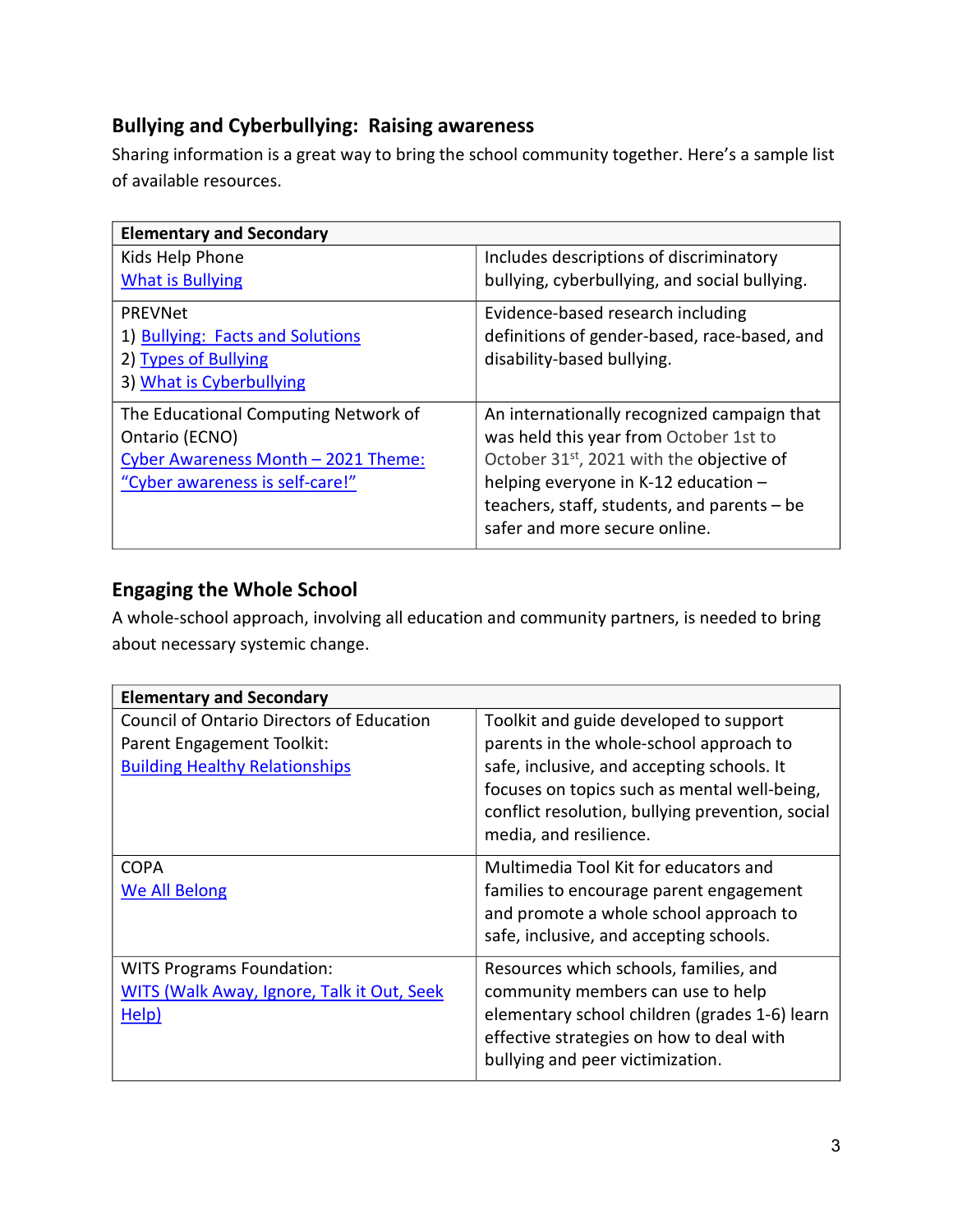### **Engaging Students**

In a positive school climate, students are encouraged and given support to be positive leaders and role models in their school community.

| Elementary                                                                                                                                                                                                                                                                                                                                                                                           | <b>Secondary</b>                                                                                                                                                                                                                                                                                                                                                                                                                       |
|------------------------------------------------------------------------------------------------------------------------------------------------------------------------------------------------------------------------------------------------------------------------------------------------------------------------------------------------------------------------------------------------------|----------------------------------------------------------------------------------------------------------------------------------------------------------------------------------------------------------------------------------------------------------------------------------------------------------------------------------------------------------------------------------------------------------------------------------------|
| <b>TVO Kids</b><br><b>Bullying Awareness &amp; Prevention</b><br>3 videos to engage children in understanding<br>and responding to bullying.                                                                                                                                                                                                                                                         | Victim Services Toronto (VST)<br>Youth Leadership and Social Media Guide -<br><b>English</b><br>The Youth Leadership and Social Media<br>Engagement Guide was developed by VST in<br>English and French. This resource is a guide on<br>initiating, operating, and sustaining a vibrant<br>student leadership and student driven social<br>media engagement program focused on<br>encouraging healthy relationships and<br>leadership. |
|                                                                                                                                                                                                                                                                                                                                                                                                      | Join a youth-led conversation<br>on Thursdays at 7pm - @TEARyouthTO<br>(Instagram & Twitter)                                                                                                                                                                                                                                                                                                                                           |
| <b>PREVNet</b><br>What Kids Need to Know<br>Supportive information for children<br>including what to do if they witness bullying<br>or may be experiencing bullying.                                                                                                                                                                                                                                 | <b>Media Smarts</b><br>Help! Someone shared a photo of me without<br>my consent!<br>A tip sheet on what to do when someone shares<br>an image without the consent of those in it.                                                                                                                                                                                                                                                      |
| <b>PREVNet</b><br>Help! I see someone who is bullying<br>Supportive information on what to do if<br>students witness bullying.<br><b>Letter to Adults</b><br>Need help from an Adult? A resource for a<br>fill-in-the-blank letter to help collect<br>thoughts to share with a responsible adult<br>Help! I'm being bullied<br>Supportive information on what to do if a<br>student is being bullied | Egale Canada<br>How allies should respond to LGBTQ<br>harassment<br>Tips on what to do when witnessing hurtful or<br>offensive comments/behaviour. Bullying and<br>cyberbullying prevention resources and<br>webinars are available on the website for<br>Lesbian, Gay, Bisexual, Transgender, Queer<br>(or Questioning), Intersex and Two-Spirit<br>(LGBTQI2S) students, parents, and allies.                                         |
| New Youth - Ontario Council of Agencies Serving Immigrants (OCASI)<br><b>What Should I Do if I'm Being Bullied</b><br>An online resource Q&A page for newcomer youth on bullying and how to get help.                                                                                                                                                                                                |                                                                                                                                                                                                                                                                                                                                                                                                                                        |
| Kids Help Phone<br>1) What to do if you witness bullying<br>What to do if you are experiencing bullying<br>2)                                                                                                                                                                                                                                                                                        |                                                                                                                                                                                                                                                                                                                                                                                                                                        |

Tips for students on what to do when experiencing and witnessing bullying.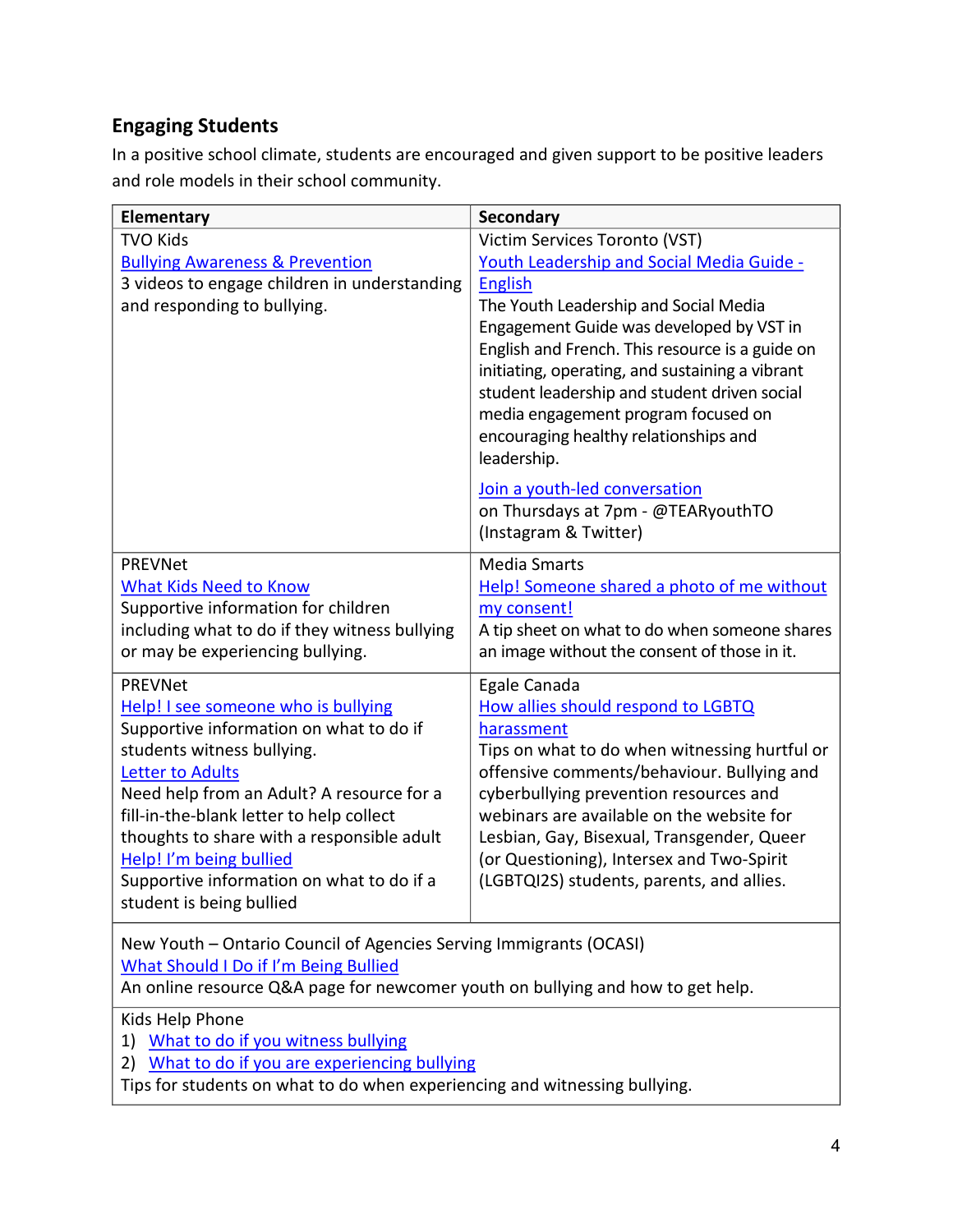#### **Engaging Parents, Guardians or Caregivers**

Parents, guardians and caregivers are key partners in bullying prevention and intervention.

| <b>Elementary and Secondary</b>                                                                        |                                                                                                                                                                                                                                             |
|--------------------------------------------------------------------------------------------------------|---------------------------------------------------------------------------------------------------------------------------------------------------------------------------------------------------------------------------------------------|
| <b>Ontario Principal Associations</b><br>1) Cyber Safety Parent Tip Sheets<br>2) Resources for Parents | Cyber Safety Parent Tip Sheets available in 22<br>Languages and a Parent Portal.                                                                                                                                                            |
| <b>Ontario Ministry of Education</b><br>Bullying - We can all help stop it                             | A resource for parents/guardians and all<br>caring adults with information on what to<br>watch for, what you can do, what you can<br>expect from the school, and where you can<br>go to learn more. Available in more than 20<br>languages. |

#### **Educators and School Staff**

Educators and school staff play a key role in fostering a positive learning environment.

| <b>Elementary and Secondary</b>                                                                                                                                                                                                               |                                                                                                                                                                                                                                                                                                                    |
|-----------------------------------------------------------------------------------------------------------------------------------------------------------------------------------------------------------------------------------------------|--------------------------------------------------------------------------------------------------------------------------------------------------------------------------------------------------------------------------------------------------------------------------------------------------------------------|
| <b>Ontario Principal Associations, l'Association</b><br>des directions et directions adjointes des<br>écoles franco-ontariennes (ADFO), and the<br>Catholic Principals' Council Ontario (CPCO)<br><b>Effectively Navigating Cyberbullying</b> | An episode of the Rise and Learn Principal<br>Chats from VoicEd podcasts.<br>Healthy Relationship: Navigating Cyberbullying<br>and Cyberviolence puts some powerful<br>resources into the hands of administrators as<br>they both proactively and reactively address<br>issues and incidents within their schools. |
| Rick Hansen Foundation:<br><b>Book an Ambassador</b>                                                                                                                                                                                          | Book an Ambassador to help students learn<br>about disability and inclusion first-hand. Book a<br>free Ambassador presentation today, now<br>available virtually.                                                                                                                                                  |
| The Ontario Native Education Counselling<br><b>Association (ONECA)</b><br>Indigenous Well-Being in Schools: Web-<br>based Resource Guide                                                                                                      | A collection of resources which can support the<br>well-being of Indigenous learners at school.                                                                                                                                                                                                                    |
| <b>Media Smarts</b><br><b>Teacher Resources</b>                                                                                                                                                                                               | General resources and interactive activities<br>about cyberbullying and cybersafety.<br>Classroom resources for all grades are<br>available.                                                                                                                                                                       |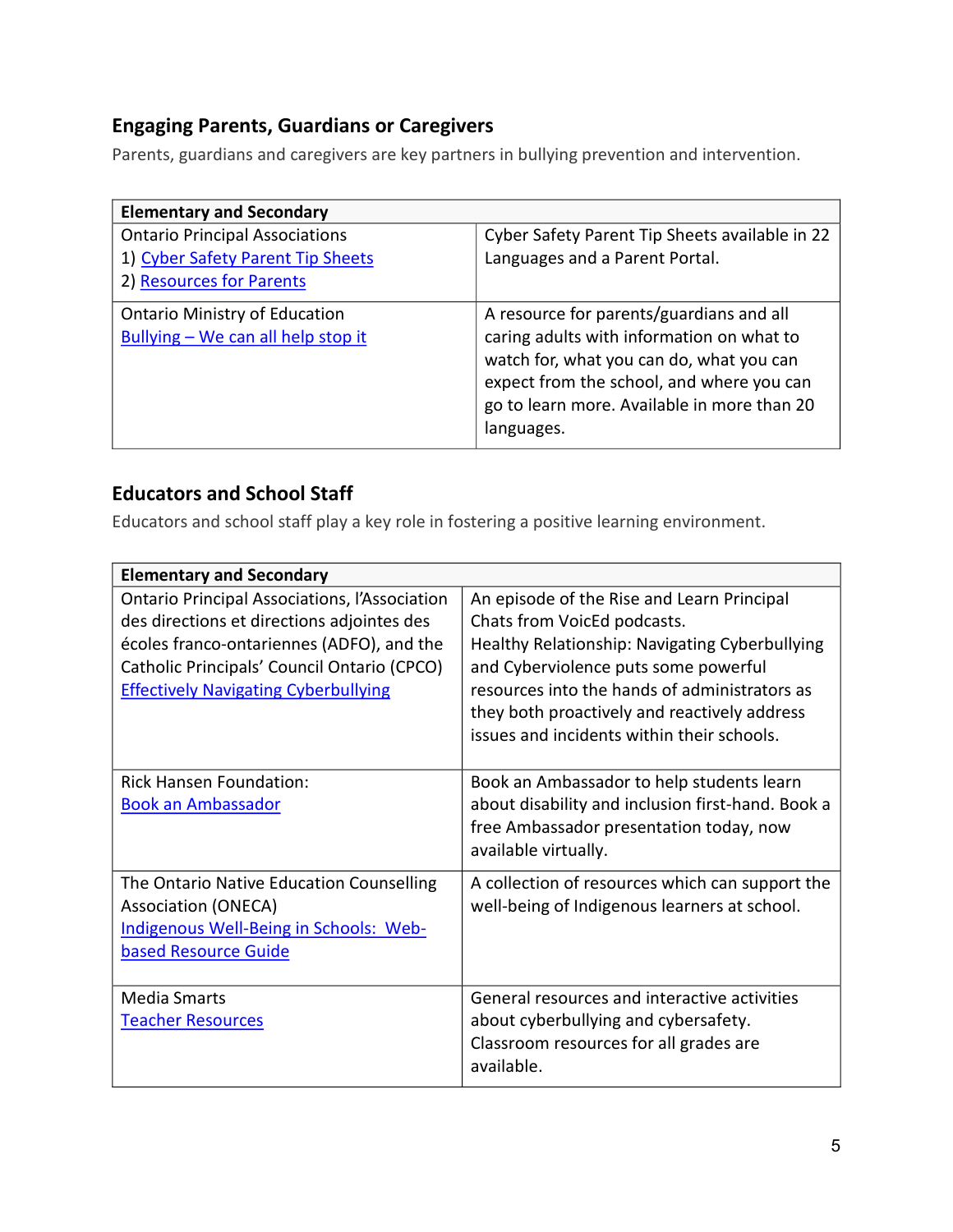| <b>Media Smarts</b><br><b>Cyberbullying and the Law</b><br><b>Elementary Story Books:</b>                                              | Students learn about and discuss the legal<br>aspects of cyberbullying. They review a variety<br>of hypothetical scenarios and a case study, and<br>they consider the seriousness of the situations<br>- who is legally responsible, what action (if any)<br>should be taken and by whom.<br>Children storybooks with key messages around |
|----------------------------------------------------------------------------------------------------------------------------------------|-------------------------------------------------------------------------------------------------------------------------------------------------------------------------------------------------------------------------------------------------------------------------------------------------------------------------------------------|
| <b>COPA</b><br>1) Toof and That Blanket<br>2) Specs and The Best Part<br>3) Bouncy and The Any Kind at All Fish                        | kindness, acceptance, and inclusion are<br>available in print and online.                                                                                                                                                                                                                                                                 |
| Ophea<br><b>How Educators Can Foster Safe Physical</b><br>and Emotional Environments in H&PE                                           | Underlines the fundamental principles of the<br><b>Ontario Health and Physical Education</b><br>curriculum – one of which is that physical and<br>emotional safety is a precondition for effective<br>learning in health and physical education.<br>Includes links to curriculum resources for<br>parents and educators.                  |
| <b>COPA</b><br><b>A Circle of Caring</b>                                                                                               | Bullying prevention resources for First Nations,<br>Métis and Inuit Communities, Families, and<br>Schools.                                                                                                                                                                                                                                |
| The Restorative Practice Consortium<br><b>Restorative Practices Resource Project</b>                                                   | This guide provides tools and successful<br>practices for restorative schools supporting<br>student achievement and well being.                                                                                                                                                                                                           |
| Angus Reid Institute<br>1) Diversity and Education: Half of Canadian<br>kids witness ethnic, racial bullying at their<br><u>school</u> | Results and analysis of recent research studies<br>on bullying in Canadian schools.                                                                                                                                                                                                                                                       |
| 2) Blame, bullying and disrespect: Chinese<br>Canadians reveal their experiences with<br>racism during COVID-19                        |                                                                                                                                                                                                                                                                                                                                           |
| 3) Three-quarters of Canadian adults say<br>they were bullied in school; half of today's<br>parents say it's happened to their kids    |                                                                                                                                                                                                                                                                                                                                           |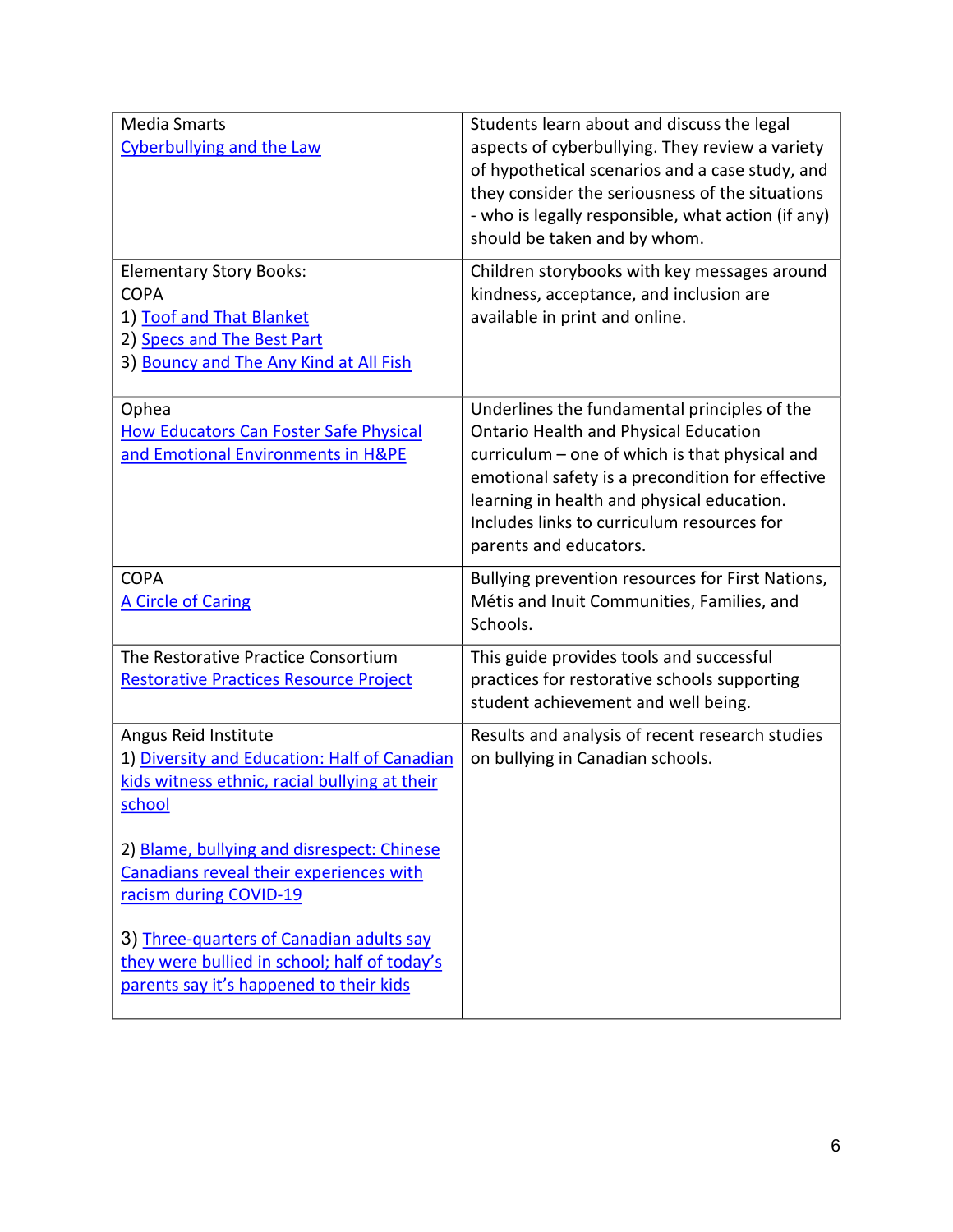#### **For more information please visit the following links:**

[School Mental Health Ontario](https://smho-smso.ca/) - Supports (videos, posters, courses, resources) for students, educators, parents, leaders, school mental health professionals.

[Black Youth Help Line](https://blackyouth.ca/) - Serves children, youth, and families, and provides access to professional, culturally appropriate supports and resources for children/youth, families, and schools.

[Black Youth Action Plan](https://www.ontario.ca/page/black-youth-action-plan) – The Black Youth Action Plan (BYAP) works toward eliminating systemic, race-based disparities by increasing opportunities for Black children, youth and families across the province such as culturally focused parenting initiatives and mentorship programs. The initiatives are administered through cross-sector collaboration.

[Rick Hansen Foundation](https://www.rickhansen.com/schools-communities) - Programs and initiatives designed to educate students and the public about the experience of people with mobility, vision and hearing disabilities, and the importance of improving accessibility and inclusion for all.

[Kids Help Phone](https://kidshelpphone.ca/) - Kids Help Phone is Canada's only 24/7, national support service. They offer professional counselling, information and referrals and volunteer-led, text-based support to young people in both English and French.

[Ontario's Anti-Racism Directorate](https://www.ontario.ca/page/anti-racism-directorate) – A ministry resource for everyone with information about the government's anti-racism initiatives to build a more inclusive society, and works to identify, address, and prevent systemic racism.

[Ontario Native Education Counselling Association \(ONECA\)](https://oneca.com/) - ONECA is an organization comprised of First Nation Education Counsellors and is founded upon principles that recognize that, although a variety of counselling and educational tools and programs exist in Ontario, the development of Native communities requires tools and programs designed specifically to improving Native Counselling and Education services

[Caring for Kids New to Canada](https://www.kidsnewtocanada.ca/health-promotion/youth-resources) - A guide for health professionals working with immigrant and refugee children and youth

[Egale Canada](https://egale.ca/) - Resources and webinars for Lesbian, Gay, Bisexual, Transgender, Queer (or Questioning), Intersex and Two-Spirit (LGBTQI2S) students, parents, and allies.

[Safe@School](https://www.safeatschool.ca/about-safeschool) - The goal of the Safe@School project is to foster innovation and cooperation, highlighting best practices that feature COPA's unique and constructive approach to violence prevention and the creation of safe, strong, and free schools and communities. The project offers training modules for educators, workshops for students, staff, and parents, as well as resources and mentorship programs.